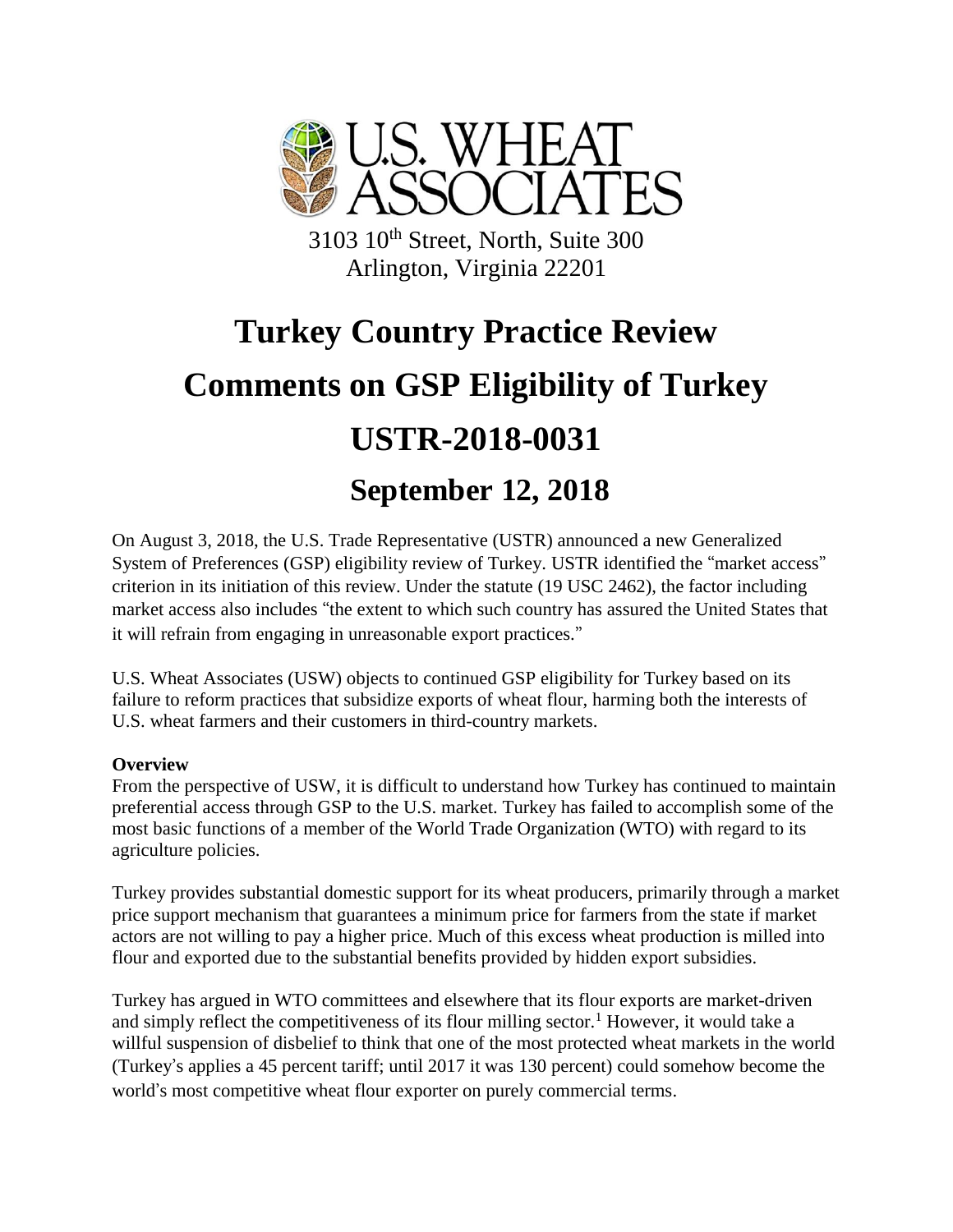#### **Inflation**

We recognize that the current economic challenges facing Turkey – particularly the collapse of the lira – may result in market behavior and policies different from that described in this submission. Our description is based on recent experience under more normal economic conditions and applies to what we believe is likely to continue once the economic situation stabilizes provided that Turkish policies continue or resume after the crisis passes.

#### **Market Impacts**

Our concern with Turkish flour began almost a decade ago, when this flour started to arrive in the Southeast Asian countries of Indonesia and the Philippines at prices well below other flour export origins and domestic flour prices. In the Philippines, Turkey still maintains a substantial share of the domestic flour market, though it has slowly declined following imposition of antidumping duties in 2014. In 2017, Turkish flour imports were just under 70,000 MT. That compares to the 2012 peak of 163,000 MT, which had increased more than ten-fold since 2008. Imports by Indonesia increased at a similar pace but have fluctuated since the imposition of safeguard measures in 2012.

Flour exports from Turkey were over 50 percent higher in 2017 than the next largest exporter (Kazakhstan where over 99 percent of its flour exports went to neighboring land-locked countries) and almost five times higher than the European Union, which is the third largest flour exporter. Most of Turkey's flour exports are to war-torn neighboring countries that may lack sufficient milling infrastructure or operating capital, but that does not explain how Turkey routinely manages to sell over 100,000 tons to competitive markets in Southeast Asia and the Caribbean. 2

Other affected markets include Angola and Iraq. Angola is the fourth largest export market for Turkish flour, and one with potential for U.S. wheat exports. Iraq is the largest market for Turkish flour by far, and Turkish flour had until recently displaced nearly all wheat imports in that country. Iraqi policymakers have imposed new tariffs on Turkish products and increased wheat imports from other countries, including the United States. However, since the flour export incentives remain, much of this displaced flour will likely end up in other markets.

Certainly, Turkey absorbs much Black Sea wheat that would otherwise compete with U.S. wheat in markets such as these, but our preference is to compete on a level playing field and be able to work with vibrant domestic milling industries. Flour export subsidies are particularly challenging because not only do they provide a market advantage to our competitors, they provide our competitors a market advantage over our flour milling customers. A wheat export subsidy may actually help our customers (though not U.S. farmers), but a flour export subsidy can put them out of business, causing U.S. farmers to lose that customer permanently.

These unreasonable export practices are detailed below. The submission concludes with recommendations that we believe Turkey should implement before continued GSP eligibility is granted.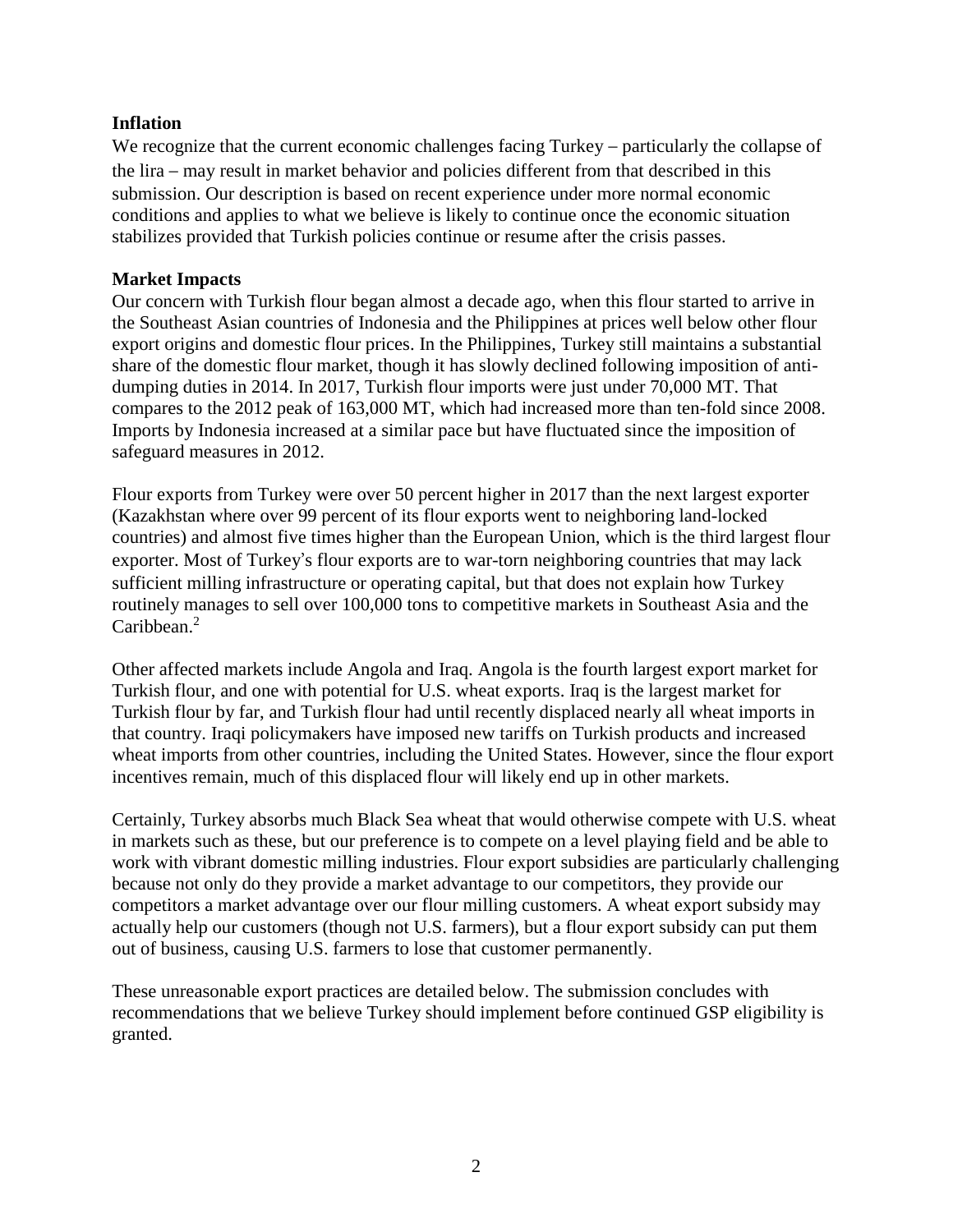#### **Notifications**

Transparency is critical to informing the work of the WTO. Country notifications are the primary mechanism to provide information to the WTO membership. Without a clear understanding of the situation on the ground, the work of the relevant WTO committees and negotiating bodies becomes much more difficult. In the areas of export subsidies and domestic support – the topics of this submission – Turkey has notified its programs through 2000 and 2004 respectively. In other words, Turkey has not submitted a WTO domestic support or export subsidy notification to the WTO in fourteen years; an astounding lack of transparency for one of the world's top 10 agricultural producing countries and top 15 wheat producers.

Furthermore, it cannot be claimed that Turkey was unaware of its obligations or that other countries gave it a pass. In September 2012, Australia asked Turkey when it would submit its outstanding notifications and Turkey responded that it aimed to do so in 2012. Since then, other countries have asked Turkey about its overdue notifications in the WTO Committee on Agriculture no fewer than 24 times.

This should not be an overly difficult task for Turkey. Nearly 40 countries with a GDP per capita lower than Turkey's have submitted domestic support notifications covering years through 2015 (i.e. more than a decade ahead of Turkey), including Afghanistan, Barbados, Botswana, Brazil, Burundi, Cameroon, Chile, Colombia, Congo, Costa Rica, Cuba, Ecuador, Egypt, Fiji, Gabon, Georgia, Guatemala, India, Jamaica, Kyrgyz Republic, Laos, Malawi, Mali, Mauritius, Mexico, Moldova, Nicaragua, Nigeria, Panama, Paraguay, Philippines, Saint Vincent, Senegal, Thailand, Togo, Tunisia, Uruguay, and Vanuatu.<sup>3</sup>

While we are not in any way endorsing the accuracy or methodology of these notifications, these countries are at least attempting to appear transparent. That is more than can be said for Turkey. Turkey's profound disregard for the transparency commitments of the WTO Agreement on Agriculture should be considered as USTR evaluates Turkey's GSP eligibility.

#### **Unreasonable Export Practices**

Turkey does not meet the criteria outlined in 19 U.S.C. 2462(c)(4) that countries should not engage in unreasonable export practices. In the case of wheat flour, Turkey certainly engages in these practices, both through indirect and direct means. The indirect factor is Turkey's price support program, which clearly violates WTO domestic subsidy (AMS) commitments and leads to excess production of wheat. The direct factor is Turkey's inward processing regime, which effectively subsidizes the movement of wheat flour into international markets.

## *Excess Production Driven by Price Supports*

The centerpiece of Turkey's domestic support for wheat farmers is a WTO-inconsistent price support program. In 2017, Turkey's support price was \$261 per metric ton  $(MT)$ ,<sup>4</sup> while its fixed external reference price (as previously notified) is \$98.50.<sup>5</sup> With total production at 21 million MT, and no known restrictions on eligibility for Turkish wheat farmers, that means Turkey's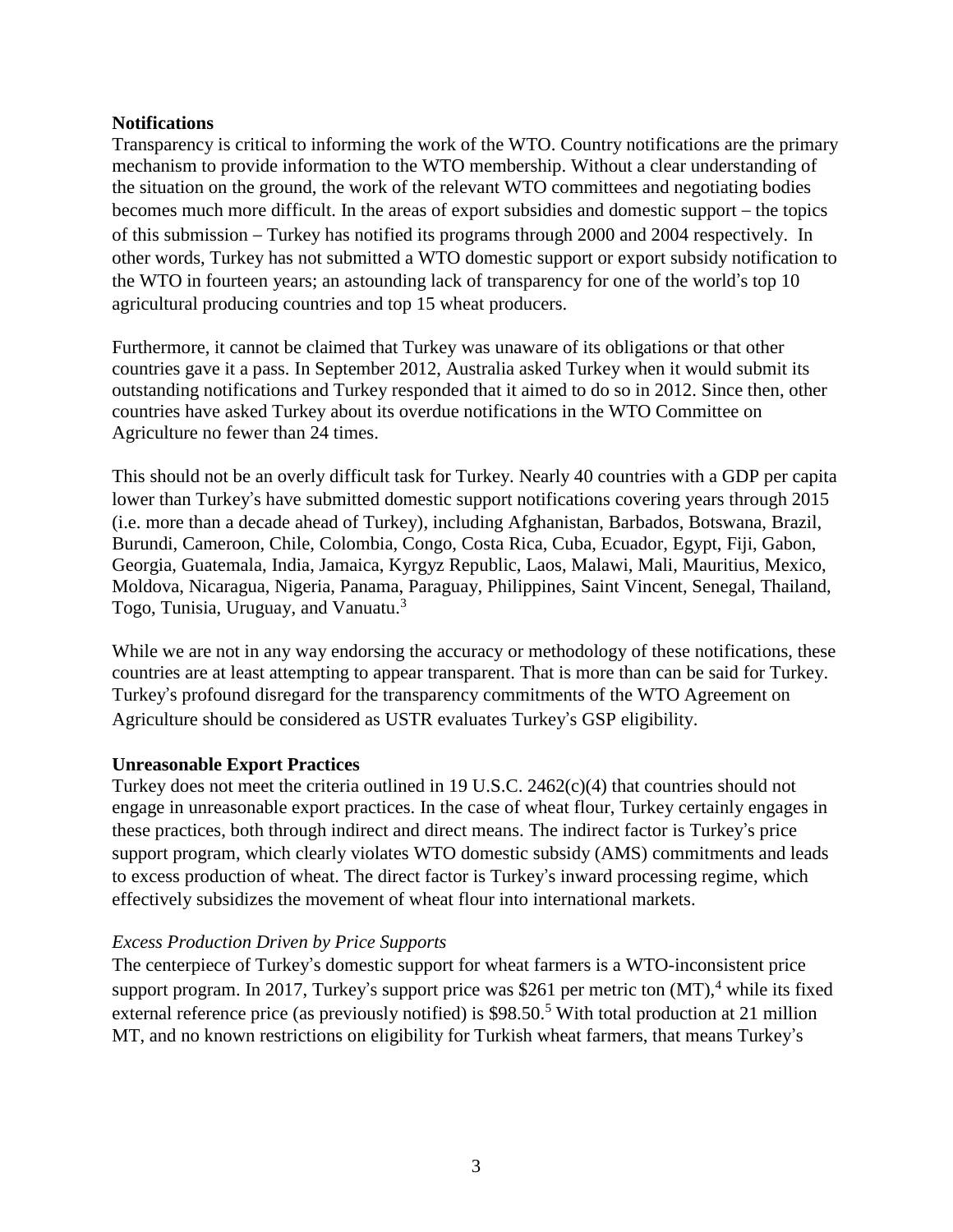amber box subsidies would total over 60 percent of its value of production that year, when its WTO *de minimis* limit is just 10 percent.<sup>a</sup>

This simplification does not consider other forms of product-specific support, such as wheat premiums and input subsidies, which can provide an additional 150 TL/MT to wheat farmers.<sup>6</sup> If Turkey exceeds its AMS limit of 10 percent for wheat, it is acting inconsistently with its obligations under Articles 3.2 and 6.3 of the WTO Agreement on Agriculture.

This results in inflated price signals to Turkish farmers that suggest higher demand for wheat, leading to overproduction. Much of this excess wheat is sold to flour mills that process and export the wheat in the form of flour, pasta, and other wheat-based products.

#### *Manipulating Inward Processing*

 $\overline{a}$ 

An inward processing regime (IPR) is a form of duty-drawback that allows a country normally applying tariffs on a certain imported product (in this case wheat originating outside Turkey) to import that product duty-free if it is used as an input in a processed exported product (flour).<sup>7</sup> Under Turkey's IPR, the exporter of the processed product can use a domestic input in the exported product and still have access to duty-free imports if certain conditions are met.

Under Annex I of the SCM Agreement, an IPR is supposed to ensure that "home market inputs" (e.g. Turkish wheat) used in the exportation of processed products, should be the same quantity and have "the same quality and characteristics" as the imported inputs that will substitute for them.

Turkey has acknowledged in response to questions at the WTO Committee on Agriculture that the IPR statistics are compiled on the basis of tariff codes.<sup>8</sup> We find no evidence that Turkey distinguishes between different kinds of wheat, except for the standard distinctions between durum (*triticum durum*) and common wheat (*triticum aestivum*) and the subcategories of wheat for planting and wheat for all other uses. $9$  For someone who is unfamiliar with the wheat industry, it may not be clear that there is significant variation between types of wheat. But in the country where common wheat likely originated,<sup>10</sup> there should be no such excuse.

Consider the kernels in Exhibits A and B. Both are common wheat meant for uses other than planting so would fall under the same Turkish tariff code. In Exhibit A, we see a kernel of U.S. soft red winter (SRW) class wheat. It's somewhat lighter in appearance than the kernel of U.S. hard red spring (HRS) class wheat in Exhibit B, but they're roughly the same size and when ground finely they both turn into flour. So one might be forgiven for thinking that Turkey's method of verifying "same quality and characteristics" through tariff codes is adequate.

However, those with a sophisticated understanding of wheat properties – Turkish flour millers surely fall into this category – know that different kinds of wheat are used for very different purposes. For example, HRS is used in bagels, hearth breads, pizza crusts, and a flour improver.

 $^{\text{a}}$  (\$261-\$98.5)\*21,000,000 = \$3.4 billion. Total value of production estimated by multiplying 21 MMT by support price (\$261) = \$5.5 billion. Inflation has substantially reduced USD value of Turkey's price supports in recent years.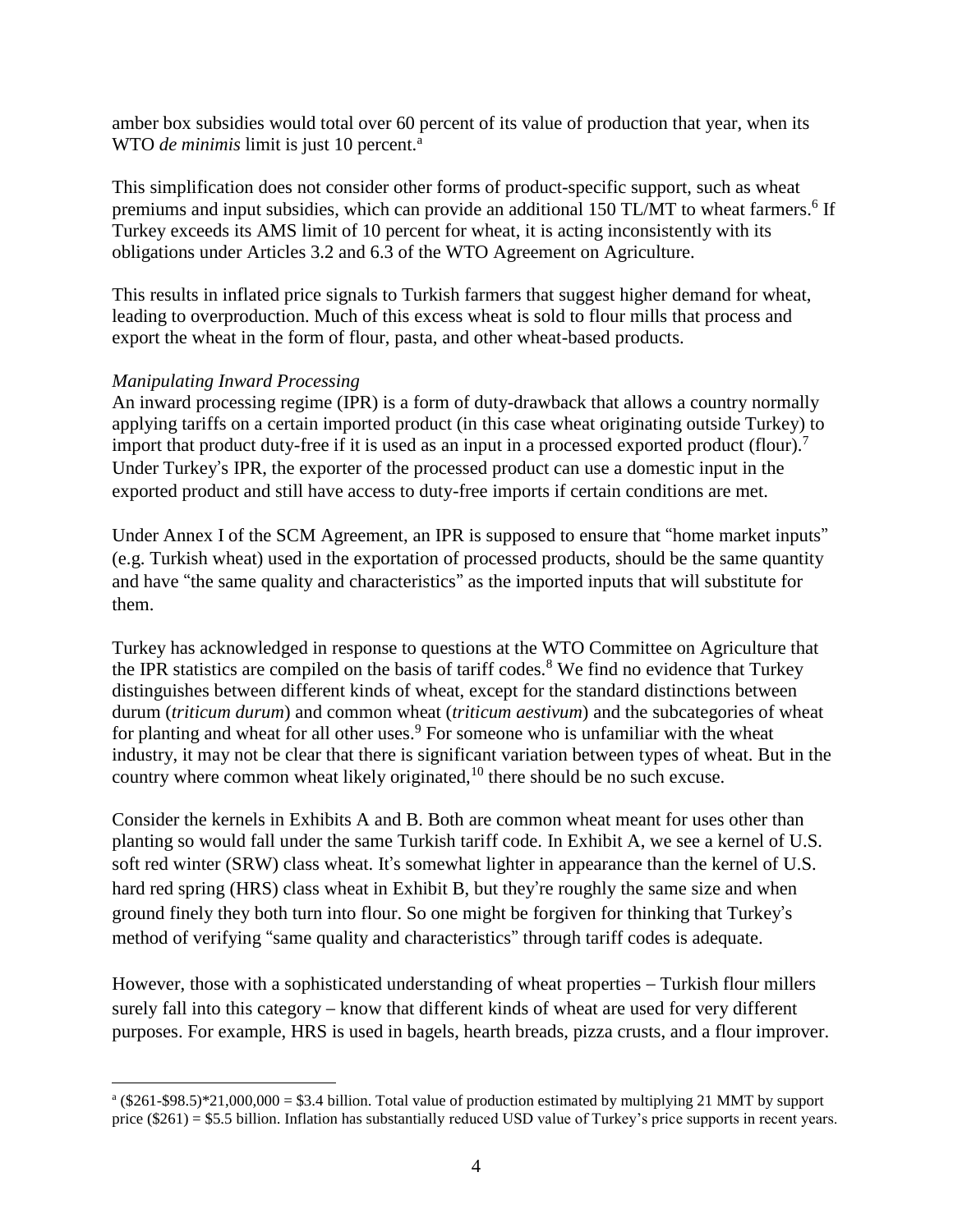SRW is primarily used for cookies, crackers, and cakes. The demand for these products and thus these different types of wheat can vary enormously and therefore so can prices.



**Exhibit A**. *Kernel of soft red winter wheat.* **Exhibit B**. *Kernel of hard red spring wheat.*

At the most basic level, a kernel of SRW and a kernel of HRS each cost about a thousandth of a penny. But get a bushel (60 lbs) of each and the difference is about \$2. Fill two 45,000 MT vessels and the one carrying SRW will have a value of about \$3 *million* less than one carrying HRS at today's prices. This is not to say that one is better than the other, but simply that markets are willing to pay a premium right now for high protein HRS over low protein SRW. It also does not begin to describe variation within classes and a host of non-class factors that affect prices.

Of course, this example only covers wheat from the United States and there is significant variation in wheat prices and quality across the globe. The majority of wheat imported by Turkey is from Russia, with the remainder mostly originating in Ukraine and the European Union. We don't have data on the quality or prices of the imported wheat compared to the wheat used in exported flour, but that is part of the problem. Turkey is required under the SCM Agreement to have a system in place to verify that that its IPR meets the definition of a permitted program.

Based on observations from industry and government contacts in Turkey, wheat exporting countries, and flour importing countries, it appears that Turkish flour mills are generally exporting lower protein flour and using the IPR certificates generated from those exports to import higher protein wheat duty-free. Higher protein wheat usually commands a higher price than lower protein wheat (as in the HRS/SRW example) and Turkish flour millers need more higher protein wheat than is domestically available. By milling and exporting lower protein wheat, it allows these millers to access higher protein wheat duty-free instead of paying the current 45 percent tariff.

Consider a simple example. A Turkish flour milling company buys lower protein domestic wheat equivalent to a ton of flour for \$300 (typically a metric ton of flour requires 1.33 metric tons of wheat). After adding milling costs it can break even by selling the flour at \$400/MT in the domestic market. It also wants to sell higher protein flour but needs to import foreign wheat. Even though the equivalent amount of foreign wheat is available for \$250, the 45 percent tariff bumps that price up over \$360. Add the same milling costs and that's \$460. In this example, if a miller sells a ton of flour from domestic wheat and a ton of flour from foreign wheat, the market price would be \$860 for two metric tons of flour to break even.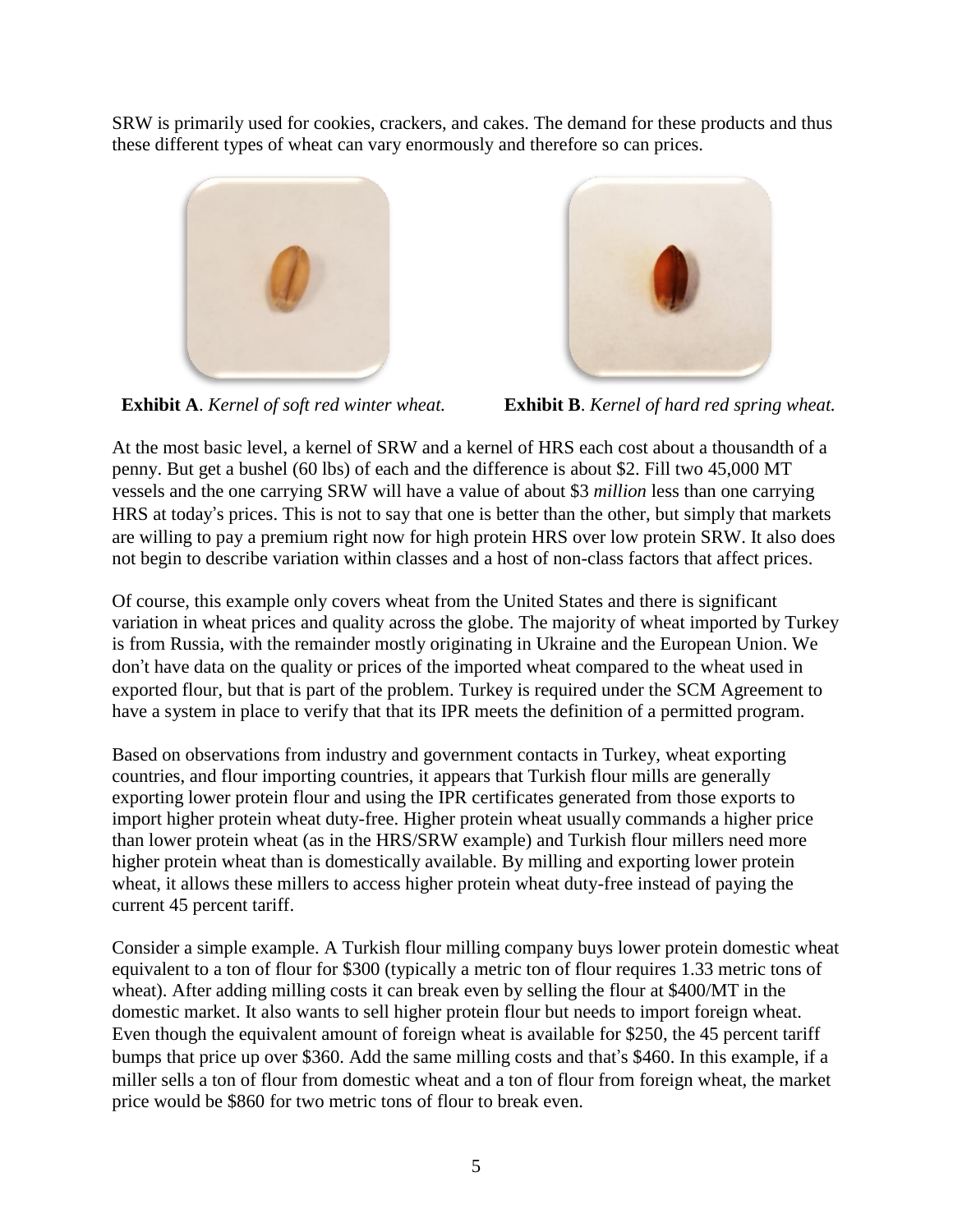Now another milling company follows the same first step and exports the flour milled from domestic wheat. This gives it access to the foreign wheat duty-free at \$250 per ton of flour equivalent, so this second milling company can price it in the domestic market at \$350/MT instead of the \$460/MT quoted by its domestic-only competitor that has not exported and so must pay the 45 percent duty. The break-even price for the exporting mill would be \$750 for two metric tons of flour, giving it a substantial margin advantage over the competing mill that is only focused on the domestic market.

| <b>Cost Table</b>              | <b>Exporting Mill</b> | <b>Domestic-Only Mill</b> |
|--------------------------------|-----------------------|---------------------------|
| <b>Domestic Wheat Purchase</b> | \$300                 | \$300                     |
| Milling Costs (domestic)       | \$100                 | \$100                     |
| <b>Imported Wheat Purchase</b> | \$250                 | \$360                     |
| Milling Costs (import)         | \$100                 | \$100                     |
| <b>Total Costs</b>             | $^{\circ}750$         |                           |

The exporting mill in this case still has the same domestic wheat purchase costs but has \$110 margin to lower the export price of flour, which would help it compete with rival mills. This setup could incentivize selling the domestic wheat flour below cost because as long as the imported wheat flour is priced below \$460, the mill will undercut its domestic-only competitor. Exporting the domestic wheat flour becomes a means to the end of accessing imported wheat at a cheaper price.

## *Sales from TMO*

According to USDA attaché reports, the Turkish government no longer sells wheat directly to exporters within the scope of the IPR.<sup>11</sup> Until recently, this was the clearest example of an export subsidy. TMO – the state-run Turkish grain handler – sold wheat to exporters at prices well below world market rates and its own procurement price, a clear violation of Article 9.1(c) of the WTO Agriculture Agreement. While Turkey has apparently shifted away from this direct practice, at least for the time being, it helped establish Turkey's position as the leading flour exporter and other policy incentives remain in place to encourage flour exports.

## *Secondary Market for Inward Processing Certificates*

Turkey grants flour exporters an IPR certificate allowing duty-free imports of wheat when they can demonstrate exports of an equivalent wheat flour. One piece of evidence that this system effectively subsidizes exports is a secondary market that existed for IPR certificates, where millers can sell their duty-free import rights to traders. The sale of those certificates breaks the import and export chain that should be linked under the IPR and acts as a subsidy to the exporting millers who gain additional revenue from the sales. These certificates have been known to sell for over \$100 per metric ton.

Anecdotally, it seems that this practice is not as prevalent as it was a few years ago, but the fact that this has occurred demonstrates that the IPR conveys a direct financial benefit to the millers, making it an impermissible subsidy under Article 9.1(c) of the Agreement on Agriculture and Article 3.1(a) of the SCM Agreement. Regardless of what is occurring now, the profits from the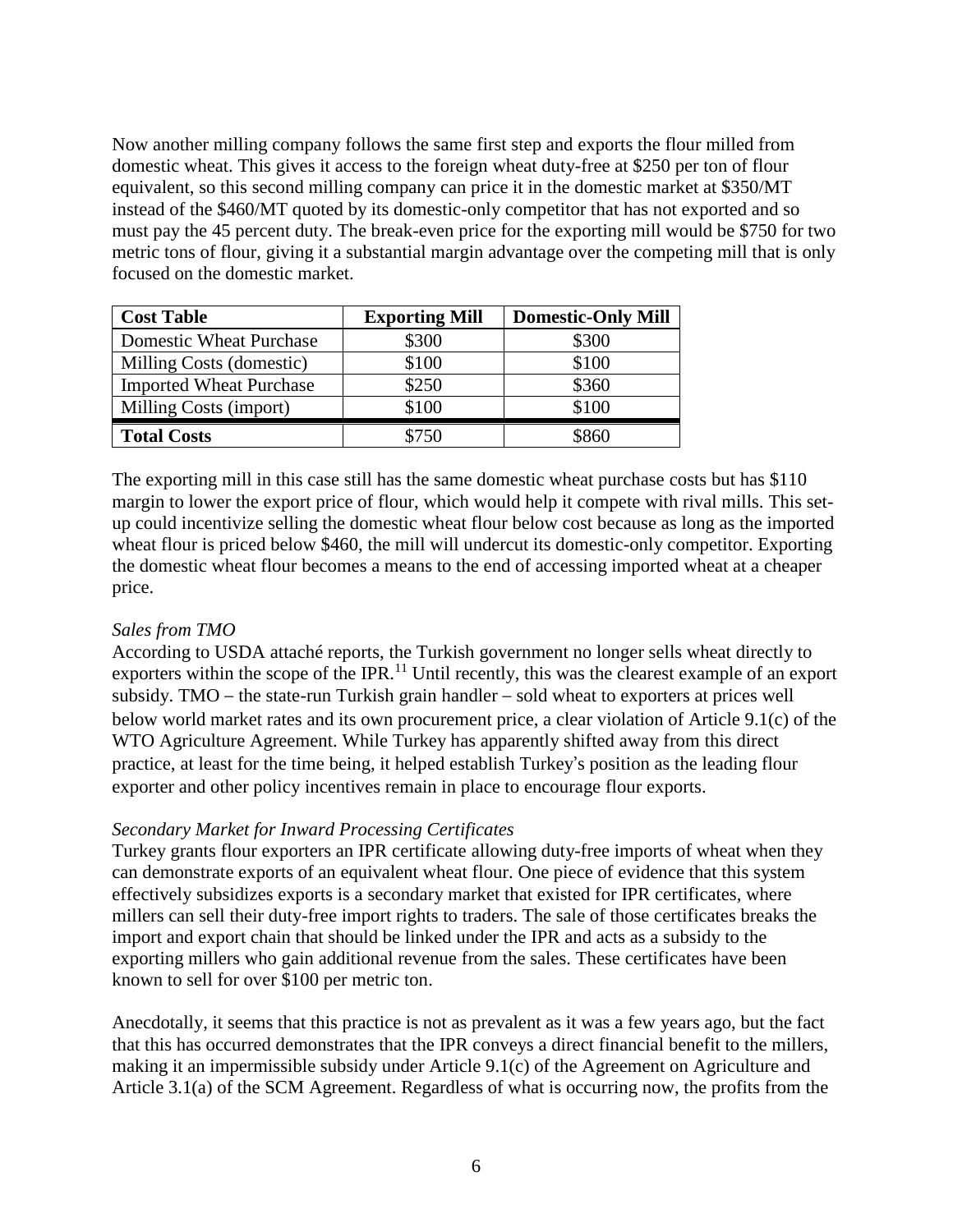sale of IPR certificates over the past decade have allowed the Turkish milling industry to build a vast export infrastructure through impermissible subsidies.

#### *Verification System*

Annex I (i) of the SCM Agreement allows firms benefiting from an IPR to "use a quantity of home market inputs" to manufacture product for export, provided that 1) the quantity of inputs used is equal to the quantity imported; and 2) the domestic product has the "same quality and characteristics" as the imported product. Annex III adds precision to this requirement, specifying that the home market inputs must have the same "quality and characteristics" as the imported product. Annex III also obliges a Member using a substitution system to be able to verify that the system meets the definition of a permitted program.

If a country fails to adhere to the provisions of Annex I and Annex III, i.e. if it allows for the substitution of domestically produced product that does not have the "same quality and characteristics" as the imported product under an IPR, then exports of the processed product are viewed under WTO rules as receiving an export subsidy.

Specifically, Turkey has an obligation under Annex III to maintain a verification system related to the use of the IPR for wheat and wheat products. We have found no evidence of a verification system that meets the requirements of the SCM Agreement. If Turkey does not maintain a verification system that ensures same "quality and characteristics" it is in violation of WTO rules.

A verification system for wheat will be complicated because, as described above, wheat is an apparently simple commodity but its intrinsic properties – and thus its value – can vary immensely. However, there are some common elements of a wheat contract like protein content, test weight, dockage, bug damage, foreign material, and falling number. Including elements like these in determining same quality and characteristics would significantly improve the validity of a Turkish verification system under IPR. Including even these basic quality parameters would present implementation challenges but implementation challenges do not nullify WTO obligations.

U.S. Wheat Associates is willing to work with USTR and Turkey in designing a verification system that would better align quality and characteristics of imported wheat and domestic wheat used in exported flour.

## *Nairobi Decision*

The Nairobi Ministerial Decision on Export Competition allows developing country Members like Turkey to continue benefitting from the provisions of Article 9.4 of the Agreement on Agriculture until the end of 2023. Article 9.4 allows these countries to subsidize some of the processing and delivery costs for agricultural exports. Turkey's IPR for flour should not be covered under this article. This is a hidden subsidy that is not tied to the costs included in the Article 9.4 exemption. There is no evidence that Turkey has attempted to equate the two or compare the costs that can be covered under Article 9.4 and the incentives provided by the IPR. In response to questions posed in the WTO Committee on Agriculture, Turkey has always insisted that this is not a subsidy, which would mean it is not eligible for coverage under Article 9.4. Finally, even if Turkey were to somehow convince a WTO panel that Article 9.4 completely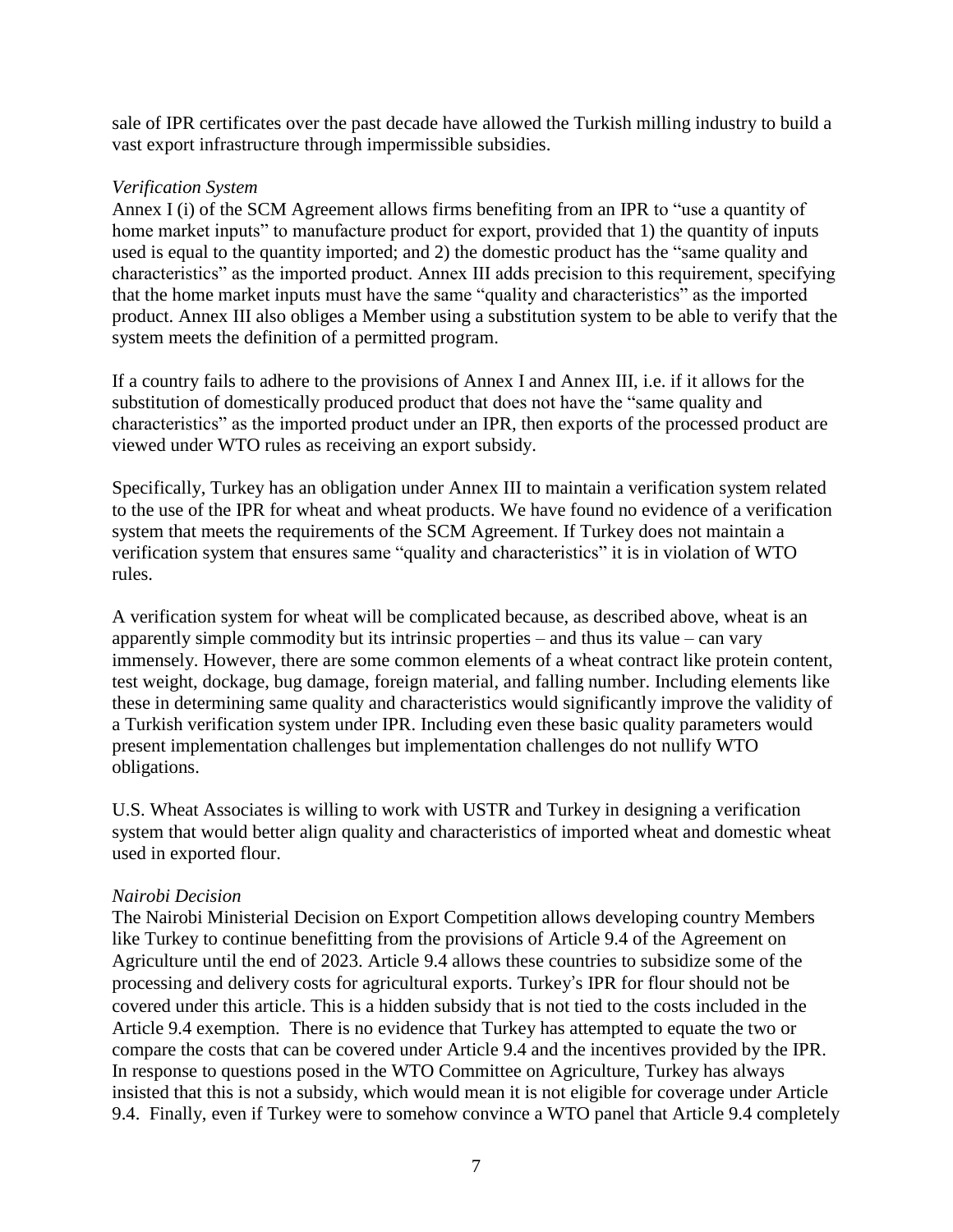covered its IPR for wheat flour, this should still be considered an "unreasonable export practice" under the GSP statute.

# **Disclaimers**

A couple disclaimers are warranted regarding the Turkish situation. First, Turkey is literally situated geographically in a way that gives it natural advantages in exporting flour. On the southern end of the Black Sea, it is the closest major wheat importer to the wheat exporters on the northern end of the Black Sea. It also has large ports on the Aegean and Mediterranean. To its near south are several wheat deficit countries with deficient capital for a strong milling sector. If the following recommendations are met, we do not expect Turkey to stop exporting flour, but it should not be artificially competitive with efficient flour mills that are importing wheat in far flung countries.

Finally, Turkey is currently going through a very difficult economic situation where inflation is a major challenge. Obviously, this has had some influence on the wheat flour markets, including the Turkish government's steps to lower the tariff last year from 130 percent to 45 percent to help fight inflation. It remains to be seen what further steps will be taken, though to date USDA projects only expects a slight decline in wheat product exports from last year due to bilateral issues with Iraq.<sup>12</sup> However, the underlying policies remain and until those are permanently addressed, there will be continued negative effects on U.S. wheat farmers and their customers.

## **Recommendation**

In order to maintain GSP eligibility, Turkey should meet four criteria related to wheat production and flour exports:

- 1) Submit all overdue domestic support and export subsidy notifications at least through 2015, including with incomplete information if comprehensive information is not immediately available.
- 2) Implement a verification system to ensure that the quality and characteristics of imported wheat are the same as the domestic wheat used in exported flour.
- 3) Prohibit the sale of inward processing certificates to ensure that there is a link between the use of certificates for duty elimination and the import of wheat by flour millers.
- 4) Prohibit the sale of wheat for export from state-directed entities at prices below acquisition costs, a practice that is clearly inconsistent with Turkey's WTO commitments.

We also propose an alternative to the entire inward processing system for wheat and wheat products. Recognizing the inherent challenges of administering something as complicated as ensuring the same quality and characteristics of wheat, the simplest solution would be for Turkey to implement a duty-free TRQ based on recent annual imports. The most recent 3-year period average was just under 4 MMT for common wheat and  $550,000$  MT for durum wheat.<sup>13</sup> If dutyfree imports are allowed under a TRQ this will allow Turkish millers to import the wheat that they need without preventing exports of flour or other wheat byproducts in situations where Turkish products are competitive.